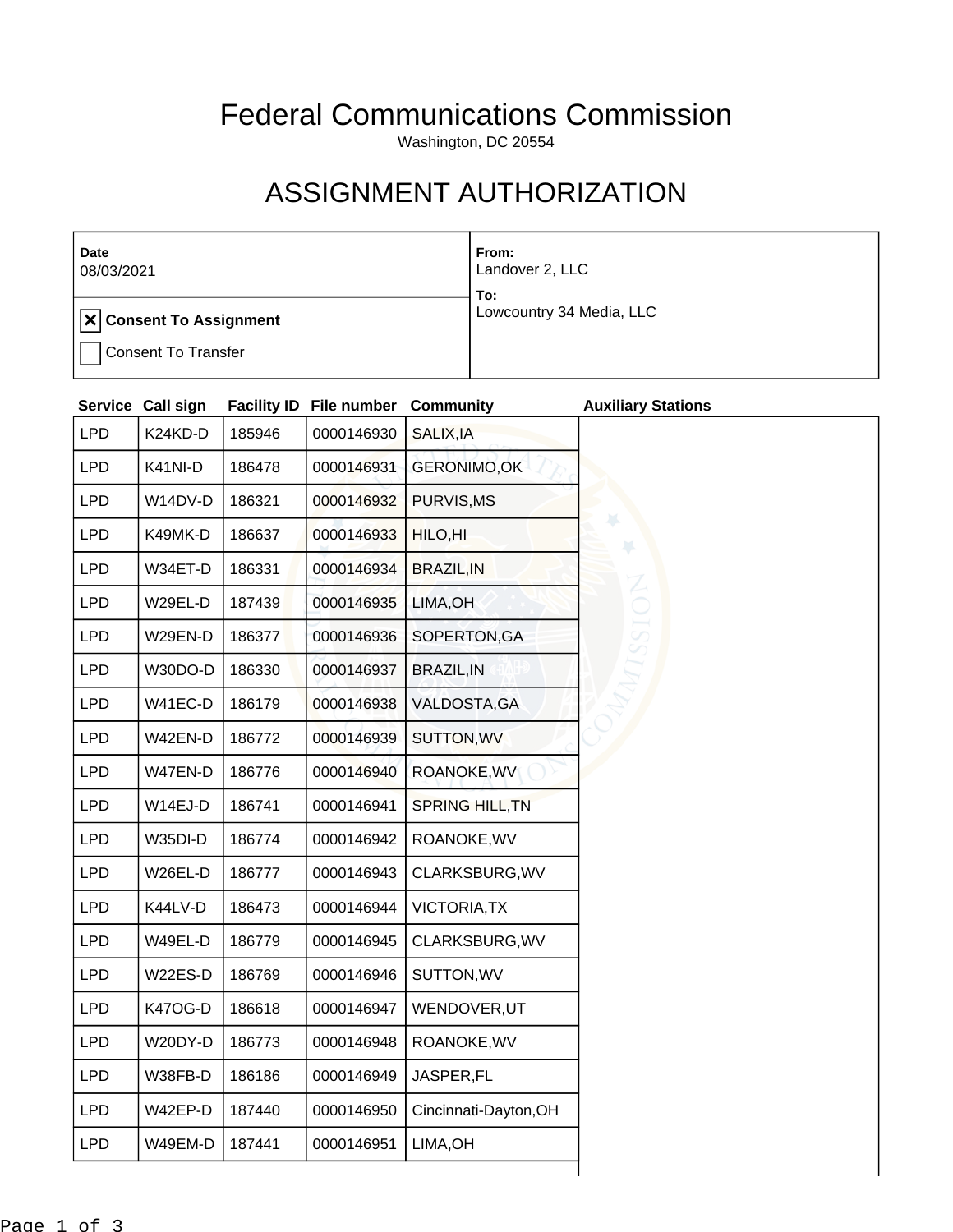| <b>LPD</b> | K44LW-D | 186617 | 0000146952 | WENDOVER, UT             | All Currently Authorized Auxiliary Stations |
|------------|---------|--------|------------|--------------------------|---------------------------------------------|
| <b>LPD</b> | W45EF-D | 186775 | 0000146953 | ROANOKE, WV              |                                             |
| <b>LPD</b> | K42LM-D | 186479 | 0000146954 | GERONIMO, OK             |                                             |
| <b>LPD</b> | K25MH-D | 186643 | 0000146955 | MONROE,LA                |                                             |
| <b>LPD</b> | W41EB-D | 186154 | 0000146956 | CORDELE, GA              |                                             |
| <b>LPD</b> | W32ES-D | 186771 | 0000146957 | SUTTON, WV               |                                             |
| <b>LPD</b> | W42EH-D | 186187 | 0000146958 | JASPER,FL                |                                             |
| <b>LPD</b> | W30DU-D | 186770 | 0000146959 | SUTTON, WV               |                                             |
| <b>LPD</b> | K47NM-D | 186636 | 0000146960 | HILO, HI                 |                                             |
| <b>LPD</b> | K41MJ-D | 186645 | 0000146961 | MONROE,LA                |                                             |
| <b>LPD</b> | K50NC-D | 186474 | 0000146962 | <b>VICTORIA, TX</b>      |                                             |
| <b>LPD</b> | W42EO-D | 186778 | 0000146963 | CLARKSBURG, WV           |                                             |
| <b>LPD</b> | K48NZ-D | 187484 | 0000146964 | <b>IDAHO FALLS, ID</b>   |                                             |
| <b>LPD</b> | W49EN-D | 186365 | 0000146965 | <b>TRAVERSE CITY, MI</b> |                                             |
| <b>LPD</b> | W14EE-D | 187447 | 0000146966 | ALGOOD, TN               |                                             |
| <b>LPD</b> | W45DV-D | 186113 | 0000146967 | ETNA, ME                 |                                             |
| <b>LPD</b> | W47EQ-D | 186346 | 0000146968 | AUBURN, MS               |                                             |
| <b>LPD</b> | K27LD-D | 185947 | 0000146969 | SALIX, IA                |                                             |
| <b>LPD</b> | W15DV-D | 186684 | 0000146970 | WESTMORELAND, NH         |                                             |
| <b>LPD</b> | W48EI-D | 186338 | 0000146971 | <b>BYRON, GA</b>         |                                             |
| <b>LPD</b> | K50NF-D | 186361 | 0000146972 | Dallas, TX               |                                             |
| <b>LPD</b> | W49DY-D | 186322 | 0000146973 | PURVIS, MS               |                                             |
| <b>LPD</b> | W27DV-D | 186373 | 0000146974 | Soperton, GA             |                                             |

Under authority of the Communications Act of 1934, as amended, the consent of the Federal Communications Commission is hereby granted to the transaction indicated above.

The Commission's consent to the above is based on the representations made by the applicants that the statements contained in, or made in connection with, the application are true and that the undertakings of the parties upon which this transaction is authorized will be carried out in good faith.

The actual consummation of all transactions shall be completed within 90 days from the date hereof, and notification thereof shall promptly be furnished to the Commission by the seller or buyer showing the date the acts necessary to effect the transaction were completed. Upon furnishing the Commission with such notification, this transaction will be considered completed for all purposes related to the above described station(s).

FCC Form 323 or 323-E, Ownership Report, must be filed within 30 days after consummation, by the licensee /permittee or assignee.

## **ADDITIONAL REQUIREMENTS FOR ASSIGNMENTS ONLY**